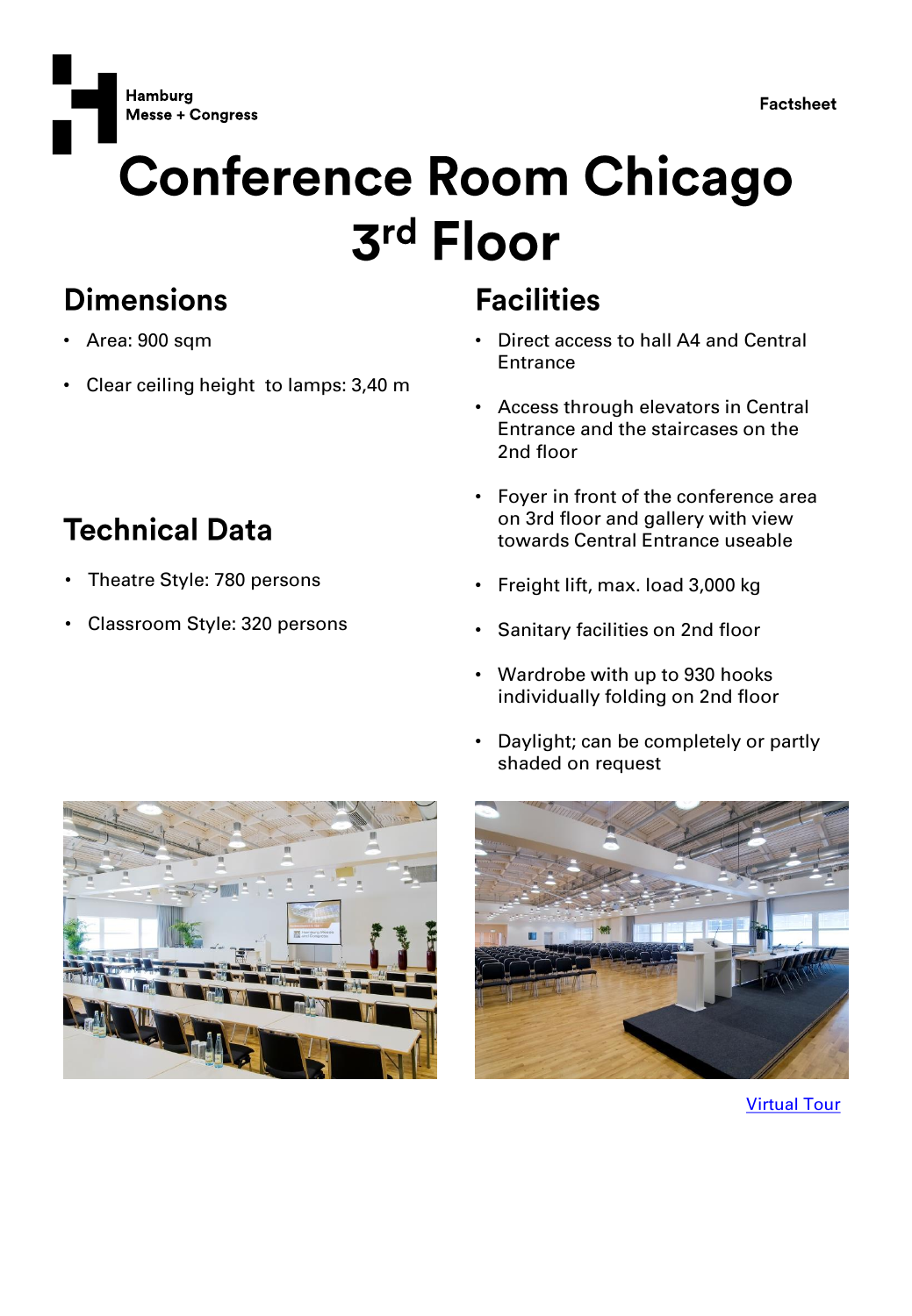

**Factsheet** 

# **Conference Room Osaka** 2<sup>nd</sup> Floor

#### **Dimensions**

- Total area 123 sqm
- Osaka 1 41 sqm
- Osaka 2 39 sqm
- Osaka 3 40 sqm
- Clear ceiling height: 2,99 m

### **Technical Data**

- Theatre Style: 120 persons
- Classroom Style: 60 persons
- Boardroom Style: 40 persons
- U-shape style: 32 persons

#### **Facilities**

- Direct access to hall A4 and Central **Entrance**
- Access through elevators in Central **Entrance**
- Foyer in front of the conference area useable
- Freight lift, max. load 3,000 kg
- Sanitary facilities on 2nd floor
- ca. 930 wardrobe hooks individually folding on 2nd floor
- Can be divided in three separate rooms by partitions





[Virtual Tour](https://www.hamburg-messe.de/rundgang/)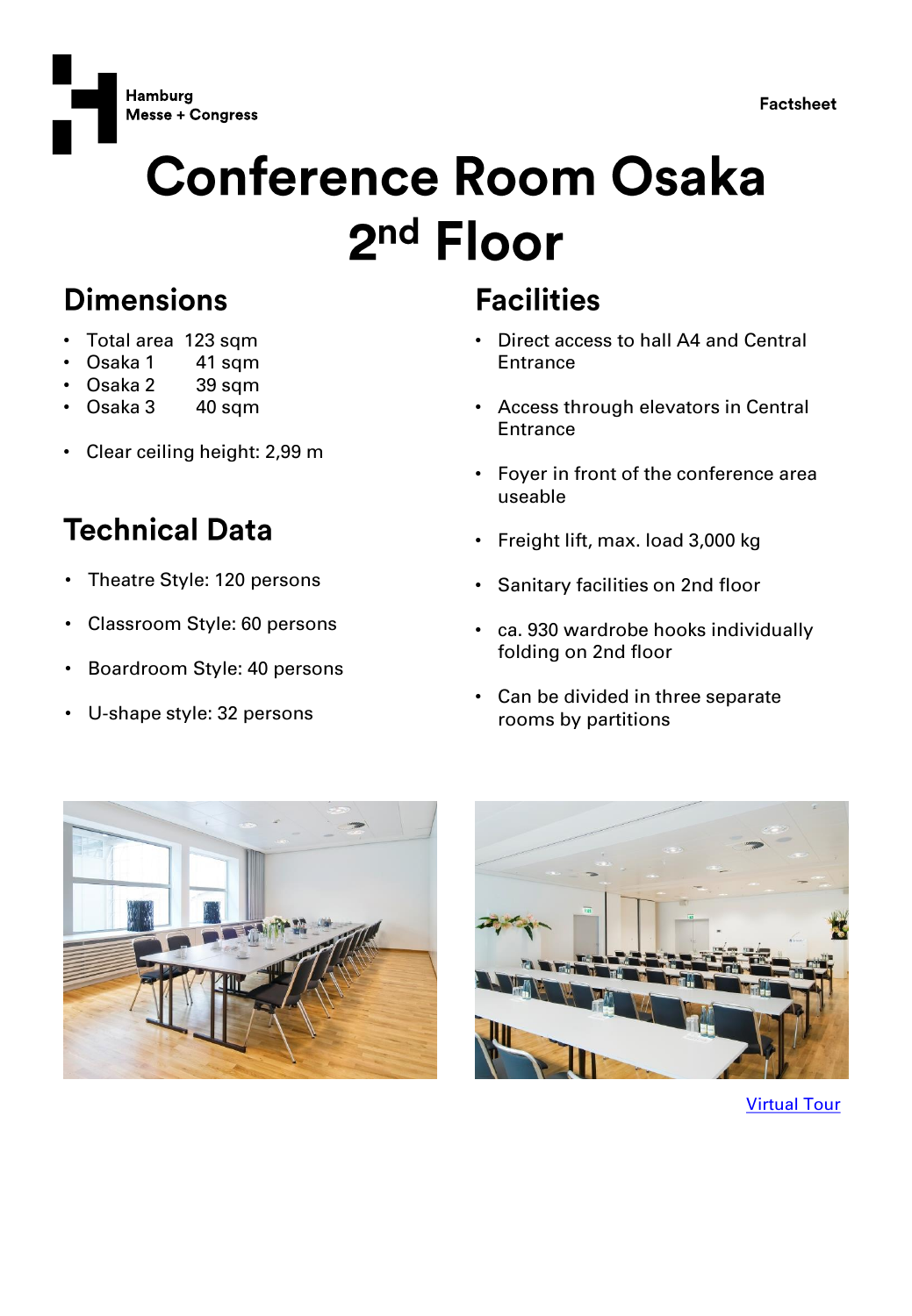

**Factsheet** 

# **Conference Room Shanghai** 2<sup>nd</sup> Floor

#### **Dimensions**

- Total area 135 sqm
- Shanghai 1 31 sqm
- Shanghai 2 33 sqm
- Shanghai 3 36 sqm
- Clear ceiling height: 2,99 m

#### **Technical Data**

- Theatre Style: 119 persons
- Classroom Style: 58 persons
- Boardroom Style: 40 persons
- U-shape style: 32 persons

#### **Facilities**

- Direct access to hall A4 and Central **Entrance**
- Access through elevators in Central **Entrance**
- Foyer in front of the conference area useable
- Freight lift, max. load 3,000 kg
- Sanitary facilities on 2nd floor
- ca. 930 wardrobe hooks individually folding on 2nd floor
- Can be divided in three separate rooms by partitions





[Virtual Tour](https://www.hamburg-messe.de/rundgang/)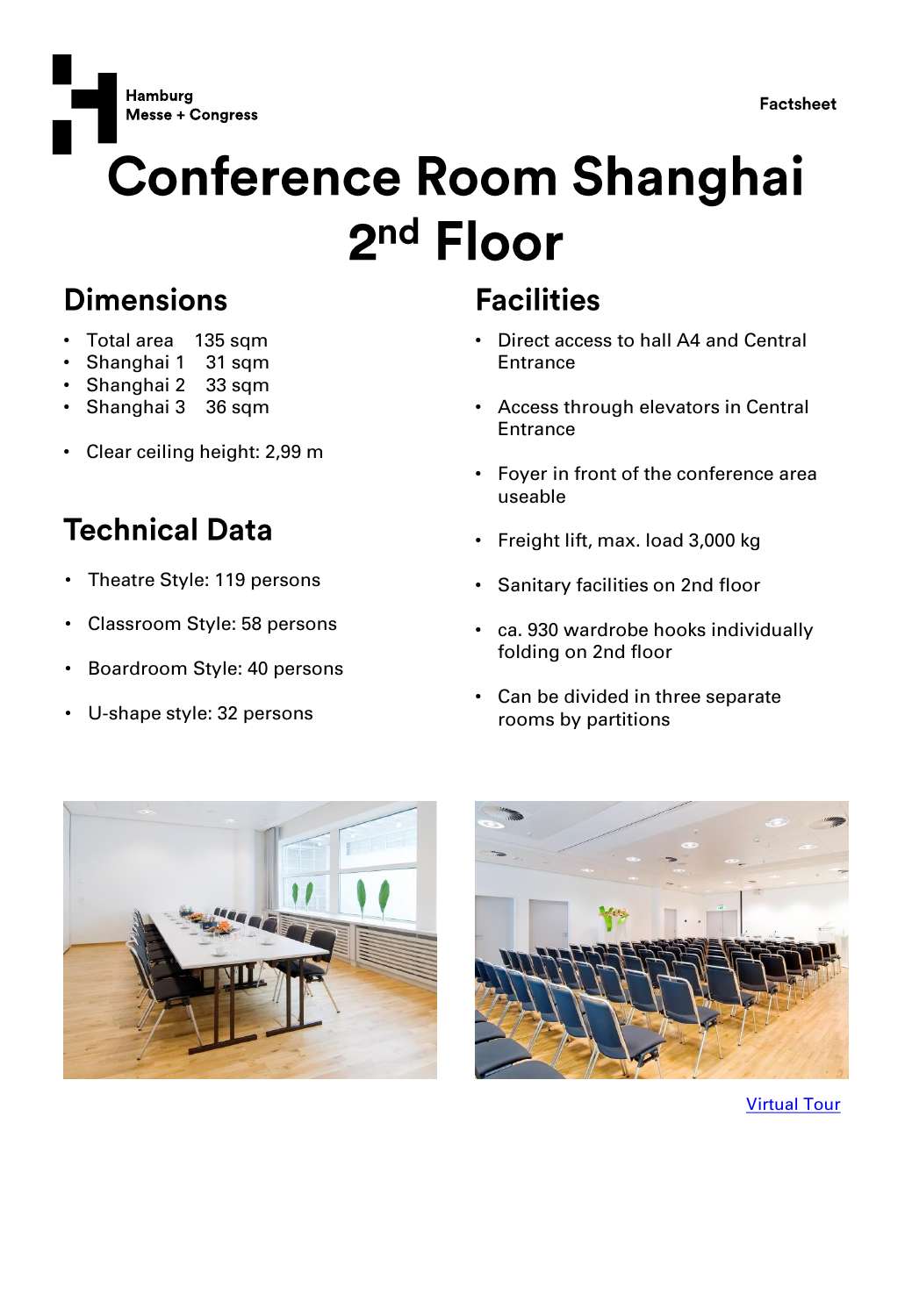

**Hamburg Messe + Congress** 

## **Conference Room St. Petersburg** 2<sup>nd</sup> Floor

#### **Dimensions**

- Total area 132 sqm
- St. Petersburg 1 31 sqm
- St. Petersburg 2 33 sqm
- St. Petersburg 3 33 sqm
- Clear ceiling height: 2,99 m

### **Technical Data**

- Theatre Style: 116 persons
- Classroom Style: 58 persons
- Boardroom Style: 40 persons
- U-shape style: 32 persons

#### **Facilities**

- Direct access to hall A4 and Central **Entrance**
- Access through elevators in Central **Entrance**
- Foyer in front of the conference area useable
- Freight lift, max. load 3,000 kg
- Sanitary facilities on 2nd floor
- ca. 930 wardrobe hooks individually folding on 2nd floor
- Can be divided in three separate rooms by partitions





[Virtual Tour](https://www.hamburg-messe.de/rundgang/)